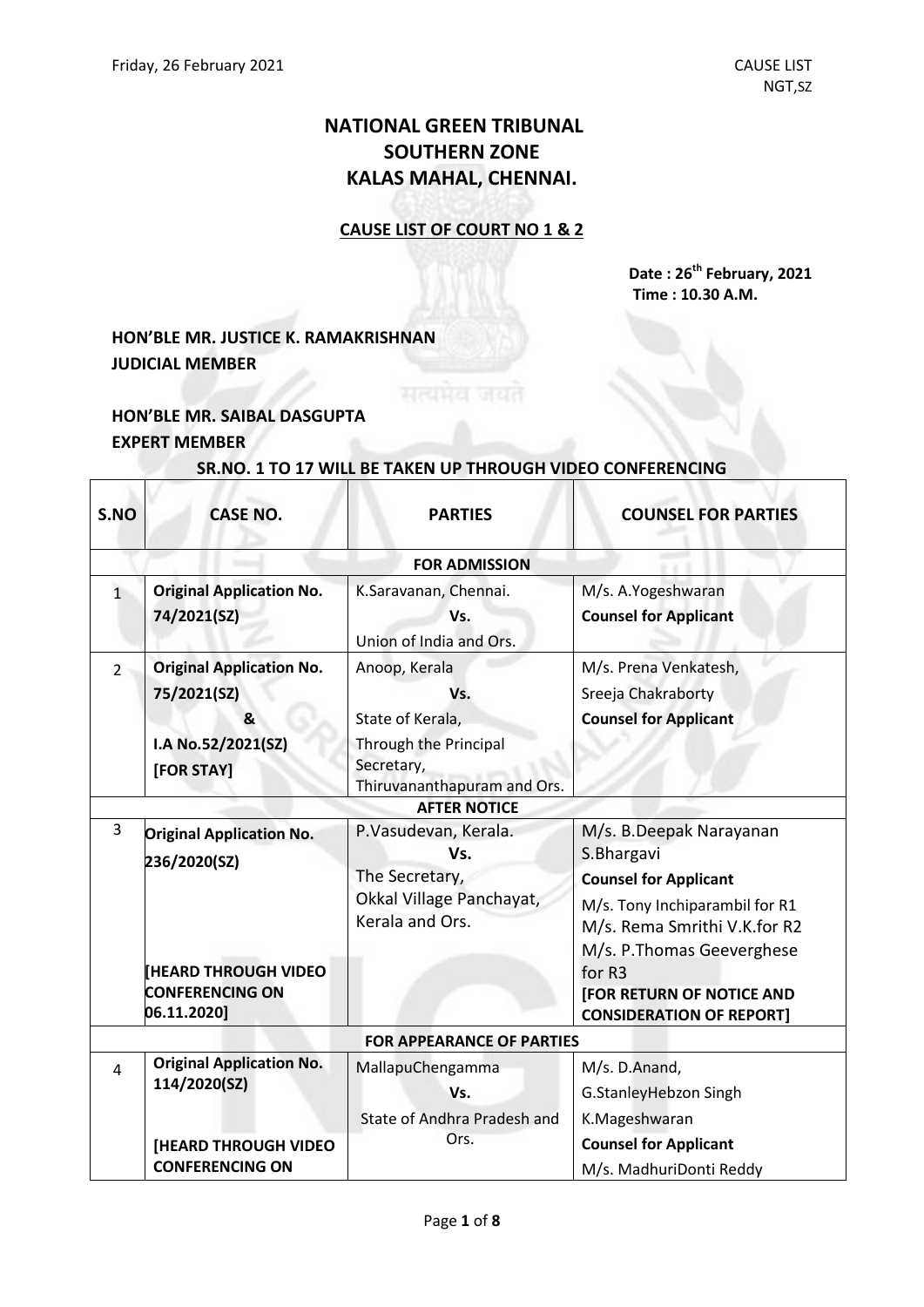|   | 22.07.2020,18.01.2021]          |                             | for R1 to R5                                                             |
|---|---------------------------------|-----------------------------|--------------------------------------------------------------------------|
|   | <b>WITH</b>                     |                             | M/s. Vijay Gurudass for                                                  |
|   |                                 |                             | R8,R11,R12,R16,R24,R25,R27,R38                                           |
|   |                                 |                             | [FOR APPEARANCE OF PARTIES AND<br><b>CONSIDERATION OF REPORT]</b>        |
| 5 | <b>Original Application No.</b> | PantrangamRamasubbaiah      | M/s. D.Anand,                                                            |
|   | 115/2020(SZ)                    | Vs.                         | G.StanleyHebzon Singh                                                    |
|   |                                 | State of Andhra Pradesh and | K.Mageshwaran                                                            |
|   |                                 | Ors.                        | <b>Counsel for Applicant</b>                                             |
|   |                                 |                             | M/s. MadhuriDonti Reddy                                                  |
|   |                                 |                             | for R1 to R5                                                             |
|   | <b>WITH</b>                     | सत्यमेव जयत                 | [FOR APPEARANCE OF PARTIES AND<br><b>CONSIDERATION OF REPORT]</b>        |
| 6 | <b>Original Application No.</b> | Poluru Murali               | M/s. D.Anand,                                                            |
|   | 116/2020(SZ)                    | Vs.                         | G.StanleyHebzon Singh                                                    |
|   |                                 | State of Andhra Pradesh and | K.Mageshwaran                                                            |
|   |                                 | Ors.                        | <b>Counsel for Applicant</b>                                             |
|   |                                 |                             | M/s. MadhuriDonti Reddy                                                  |
|   |                                 |                             | for R1 to R5                                                             |
|   |                                 |                             | [FOR APPEARANCE OF PARTIES AND                                           |
|   | <b>WITH</b>                     |                             | <b>CONSIDERATION OF REPORT]</b>                                          |
| 7 | <b>Original Application No.</b> | Nalajam Srinivasalu         | M/s. D.Anand,                                                            |
|   | 117/2020(SZ)                    | Vs.                         | G.StanleyHebzon Singh                                                    |
|   |                                 | State of Andhra Pradesh and | K.Mageshwaran                                                            |
|   |                                 | Ors.                        | <b>Counsel for Applicant</b>                                             |
|   |                                 |                             | M/s. MadhuriDonti Reddy                                                  |
|   |                                 |                             | for R1 to R5                                                             |
|   | <b>WITH</b>                     |                             | <b>[FOR APPEARANCE OF PARTIES AND</b><br><b>CONSIDERATION OF REPORT]</b> |
| 8 | <b>Original Application No.</b> | Vinnamala Muni Sekhar       | M/s. D.Anand,                                                            |
|   | 118/2020(SZ)                    | Reddy                       | G.StanleyHebzon Singh                                                    |
|   |                                 | Vs.                         | K.Mageshwaran                                                            |
|   |                                 | State of Andhra Pradesh and | <b>Counsel for Applicant</b>                                             |
|   |                                 | Ors.                        | M/s. MadhuriDonti Reddy                                                  |
|   |                                 |                             | for R1 to R5                                                             |
|   |                                 |                             | [FOR APPEARANCE OF PARTIES AND                                           |
|   | <b>WITH</b>                     |                             | <b>CONSIDERATION OF REPORT]</b>                                          |
| 9 | <b>Original Application No.</b> | Saguturu Krishna Reddy      | M/s. D.Anand,                                                            |
|   | 119/2020(SZ)                    | Vs.                         | G.StanleyHebzon Singh                                                    |
|   |                                 | State of Andhra Pradesh and | K.Mageshwaran                                                            |
|   |                                 | Ors.                        | <b>Counsel for Applicant</b>                                             |
|   |                                 |                             | M/s. MadhuriDonti Reddy                                                  |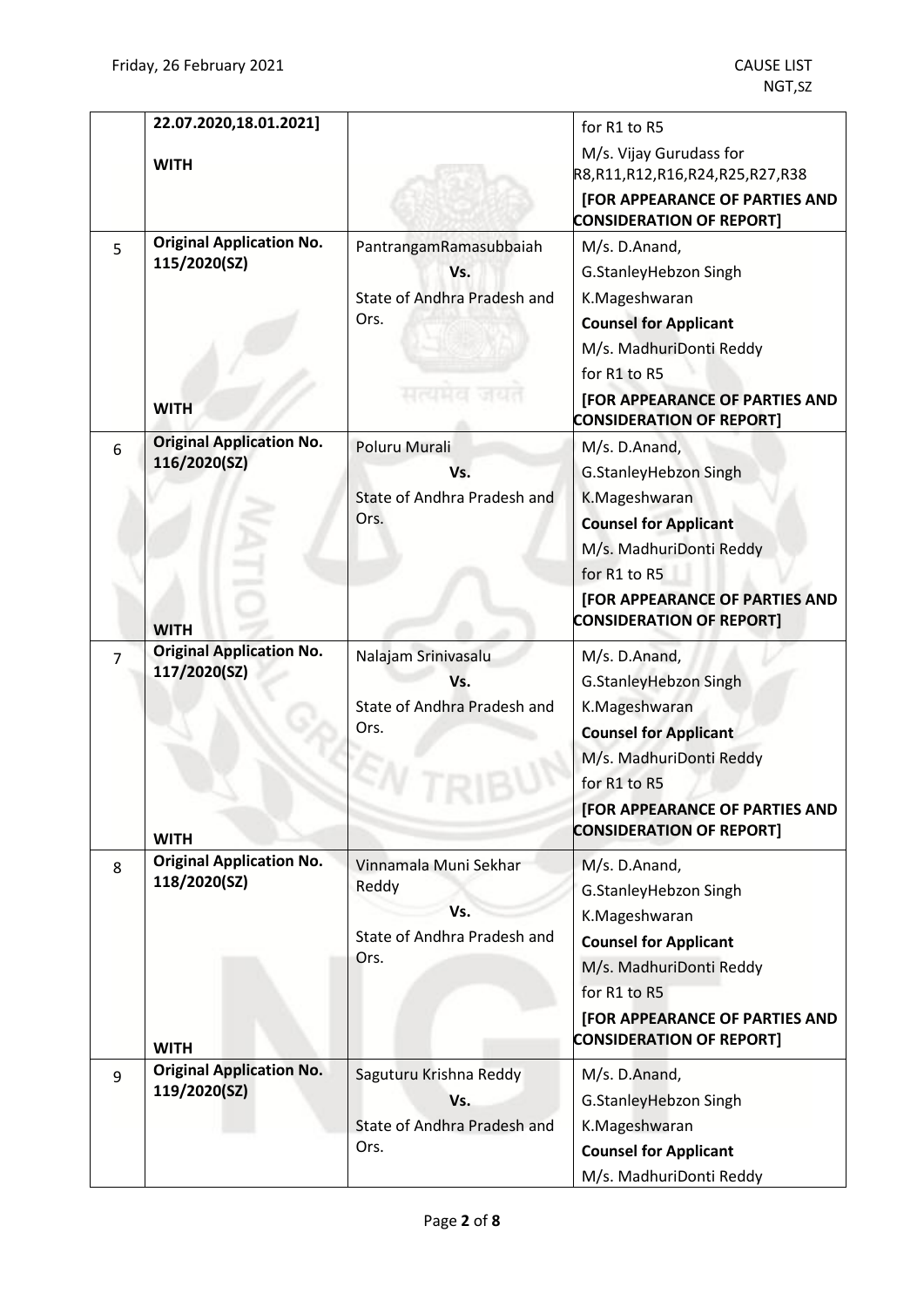|    |                                                 |                                                        | for R1 to R5                                                      |
|----|-------------------------------------------------|--------------------------------------------------------|-------------------------------------------------------------------|
|    | <b>WITH</b>                                     |                                                        | [FOR APPEARANCE OF PARTIES AND<br><b>CONSIDERATION OF REPORT]</b> |
| 10 | <b>Original Application</b>                     | Pantrangam Subrahmanyam                                | M/s. D.Anand,                                                     |
|    | No.120/2020(SZ)                                 | Vs.                                                    | G.StanleyHebzon Singh                                             |
|    |                                                 | State of Andhra Pradesh and                            | K.Mageshwaran                                                     |
|    |                                                 | Ors.                                                   | <b>Counsel for Applicant</b>                                      |
|    |                                                 |                                                        | M/s. MadhuriDonti Reddy                                           |
|    | <b>WITH</b>                                     |                                                        | for R1 to R5                                                      |
| 11 | <b>Original Application No.</b><br>121/2020(SZ) | Poluru Bhargavi                                        | M/s. D.Anand,                                                     |
|    |                                                 | Vs.                                                    | G.StanleyHebzon Singh                                             |
|    |                                                 | State of Andhra Pradesh and                            | K.Mageshwaran                                                     |
|    |                                                 | Ors.                                                   | <b>Counsel for Applicant</b>                                      |
|    | <b>WITH</b>                                     |                                                        | M/s. MadhuriDonti Reddy                                           |
|    |                                                 |                                                        | for R1 to R5                                                      |
| 12 | <b>Original Application No.</b><br>122/2020(SZ) | Saguturu Dayakar Reddy                                 | M/s. D.Anand,                                                     |
|    |                                                 | Vs.                                                    | G.StanleyHebzon Singh                                             |
|    |                                                 | State of Andhra Pradesh and                            | K.Mageshwaran                                                     |
|    |                                                 | Ors.                                                   | <b>Counsel for Applicant</b>                                      |
|    |                                                 |                                                        | M/s. MadhuriDonti Reddy                                           |
|    |                                                 |                                                        | for R1 to R5                                                      |
| 13 | <b>Original Application No.</b><br>07/2021(SZ)  | Anwar K. And Ors.                                      | M/s. SreelalWarriar, P.T.Sheejish                                 |
|    |                                                 | Vs.                                                    | <b>Counsel for Applicant</b>                                      |
|    |                                                 | Additional District Magistrate,<br>Malappuram and Ors. | M/s. E.K.Kumaresan for R1,R8,R10                                  |
|    |                                                 |                                                        | M/s. P.Jayalakshmi for R5                                         |
|    | <b>[HEARD THROUGH VIDEO</b>                     |                                                        | M/s. VK.Rema Smirthi for R6                                       |
|    |                                                 |                                                        |                                                                   |
|    | <b>CONFERENCING ON</b>                          |                                                        |                                                                   |
|    | 08.01.2021]                                     |                                                        | [FOR APPEARANCE OF PARTIES,                                       |
|    |                                                 |                                                        | <b>CONSIDERATION OF REPORT]</b>                                   |
|    |                                                 | <b>FOR REPORT</b>                                      |                                                                   |
| 14 | <b>Original Application No.</b><br>195/2016(SZ) | <b>Tandur Citizens Welfare</b>                         | M/s. K.R.Nishanth                                                 |
|    |                                                 | Society                                                | <b>Counsel for Applicant</b>                                      |
|    |                                                 | Rangareddy District                                    | M/s. H.Yasmeen Ali                                                |
|    |                                                 | Vs.                                                    | for R1, R6, R8                                                    |
|    |                                                 | Government of Telangana,                               | M/s.G.M.SyedNurullah Sheriff                                      |
|    |                                                 | Rep by its Secretary                                   | for R <sub>2</sub>                                                |
|    |                                                 | <b>Environment and</b>                                 | M/s.D.S.Ekambaram for R3                                          |
|    |                                                 | Forest Department,                                     | M/s.T.Saikrishnan for R4                                          |
|    |                                                 | Hyderabad and Ors.                                     | M/s.K.Muthamil Raja for R7                                        |
|    |                                                 |                                                        | M/s. Saritaal for R9                                              |
|    |                                                 |                                                        | M/s. R.Parthasarathy                                              |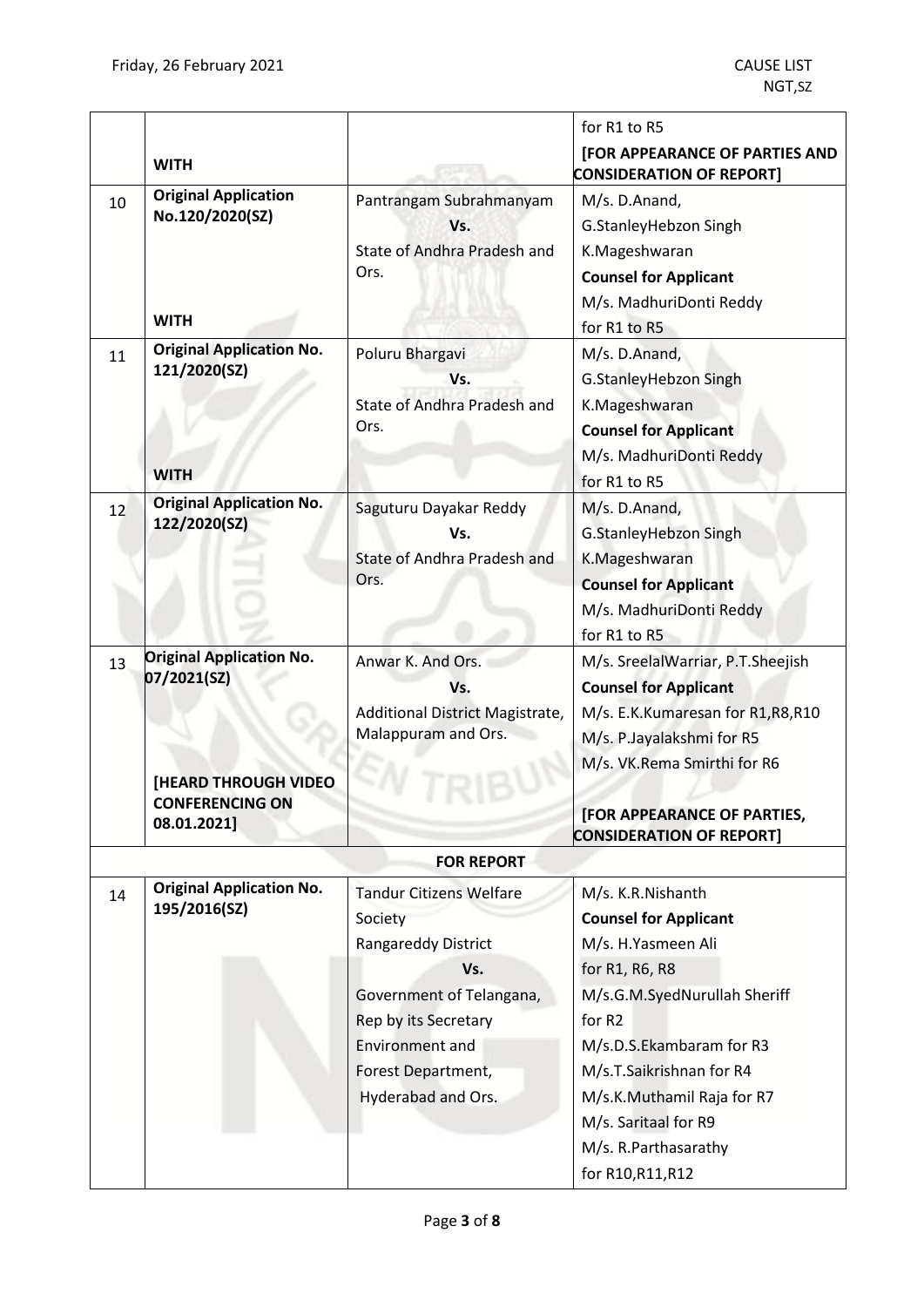|    | [HEARD THROUGH VIDEO<br><b>CONFERENCING ON</b><br>16.09.2020,29.10.2020,<br>03.12.2020,17.02.2021] |                                                      | M/s.T.Balaji for R13<br>[FOR CONSIDERATION OF REPORT]             |
|----|----------------------------------------------------------------------------------------------------|------------------------------------------------------|-------------------------------------------------------------------|
| 15 | <b>Original Application No.</b>                                                                    | C.Murugan                                            | M/s. V.Suthakar                                                   |
|    | 102/2017(SZ)                                                                                       | Vs.                                                  | <b>Counsel for Applicant</b>                                      |
|    |                                                                                                    | The Member Secretary,                                |                                                                   |
|    |                                                                                                    | Karnataka State Pollution                            | M/s. R.Thirunavukarasufor R1,R2                                   |
|    | <b>HEARD THROUGH VIDEO</b><br><b>CONFERENCING ON</b>                                               | Control Board,                                       | M/s. M.R.Gokulkrishnan for R3                                     |
|    | 15.07.2020,09.09.2020,                                                                             | Bangalore and Ors.                                   | M/s. Darpan.K.M for R4                                            |
|    | 05.11.2020,09.11.2020]                                                                             |                                                      |                                                                   |
|    |                                                                                                    | सत्यमय जयत                                           | [FOR CONSIDERATION OF FURTHER                                     |
|    |                                                                                                    |                                                      | <b>REPORT AND HEARING]</b>                                        |
| 16 | <b>Original Application No.</b>                                                                    | P.M.A.Sadakathullah                                  | M/s. Yogeshwaran.A                                                |
|    | 172/2017(SZ)                                                                                       | Vs.                                                  | <b>Counsel for Applicant</b>                                      |
|    |                                                                                                    | Union of India and ors.                              | M/s. G.M.SyedNurullah Sheriff                                     |
|    |                                                                                                    |                                                      | for R1                                                            |
|    | <b>HEARD THROUGH VIDEO</b><br><b>CONFERENCING ON</b>                                               |                                                      | Dr. V.R. Thirunarayanan                                           |
|    | 12.06.2020,22.09.2020,                                                                             |                                                      | for R2, R3, R5, R6                                                |
|    | 01.10.2020,08.10.2020,                                                                             |                                                      | M/s. C. Kasirajan for R4                                          |
|    | 02.12.2020,06.01.2021,                                                                             |                                                      | [FOR CONSIDERATION OF FURTHER                                     |
|    | 11.02.2021]                                                                                        |                                                      | <b>REPORT]</b>                                                    |
| 17 | <b>Original Application No.</b>                                                                    | T. Thangaiya Pandian                                 | M/s. G.StanleyHebzon Singh                                        |
|    | 254/2017(SZ)                                                                                       | Vs.<br><b>Tamil Nadu Pollution Control</b>           | <b>Counsel for Applicant</b><br>M/s. C. Kasirajan for R1          |
|    |                                                                                                    | Board, Chennai and ors.                              | M/s. P.T.Ramadevi for R2                                          |
|    | <b>[HEARD THROUGH VIDEO</b>                                                                        |                                                      | Dr. V.R. Thirunarayanan                                           |
|    | <b>CONFERENCING ON</b>                                                                             |                                                      | for R3 & R4                                                       |
|    | 04.06.2020,29.09.2020,                                                                             |                                                      | M/s. M.R.Gokul Krishnan for R5                                    |
|    | 12.10.2020,18.11.2020,                                                                             |                                                      | [FOR OBJECTION TO THE REPORT                                      |
|    | 29.01.2021]                                                                                        |                                                      | <b>AND FURTHER REPORT]</b>                                        |
|    |                                                                                                    | SR.NO.18 WILL BE TAKEN UP ON 19.03.2021              |                                                                   |
| 18 | <b>Original Application No.</b>                                                                    | Tribunal on its own motion                           | M/s. H.Yasmeen Ali for R1,R3,R6                                   |
|    | 04/2021(SZ)                                                                                        | <b>SUO MOTU</b> based on the                         | M/s. T.Sai Krishnan for R2,R4                                     |
|    |                                                                                                    | <b>News</b>                                          | M/s. D.Srinivasan for R5                                          |
|    |                                                                                                    | Item in Deccan Chronicle<br><b>Newspaper Edition</b> |                                                                   |
|    |                                                                                                    | dt: 18.12.2020, "Noise                               |                                                                   |
|    |                                                                                                    | Pollution turns deathly in                           | [FOR APPEARANCE OF PARTIES,<br><b>CONSIDERATION OF REPORT AND</b> |
|    | <b>[HEARD THROUGH VIDEO</b>                                                                        | Hyderabad's residential                              | <b>FORCOMPLETION OF PLEADING]</b>                                 |
|    | <b>CONFERENCING ON</b>                                                                             | areas".                                              |                                                                   |
|    | 07.01.2021]                                                                                        | Vs.                                                  |                                                                   |
|    |                                                                                                    | The Principal Secretary to<br>Govt. of Telangana,    |                                                                   |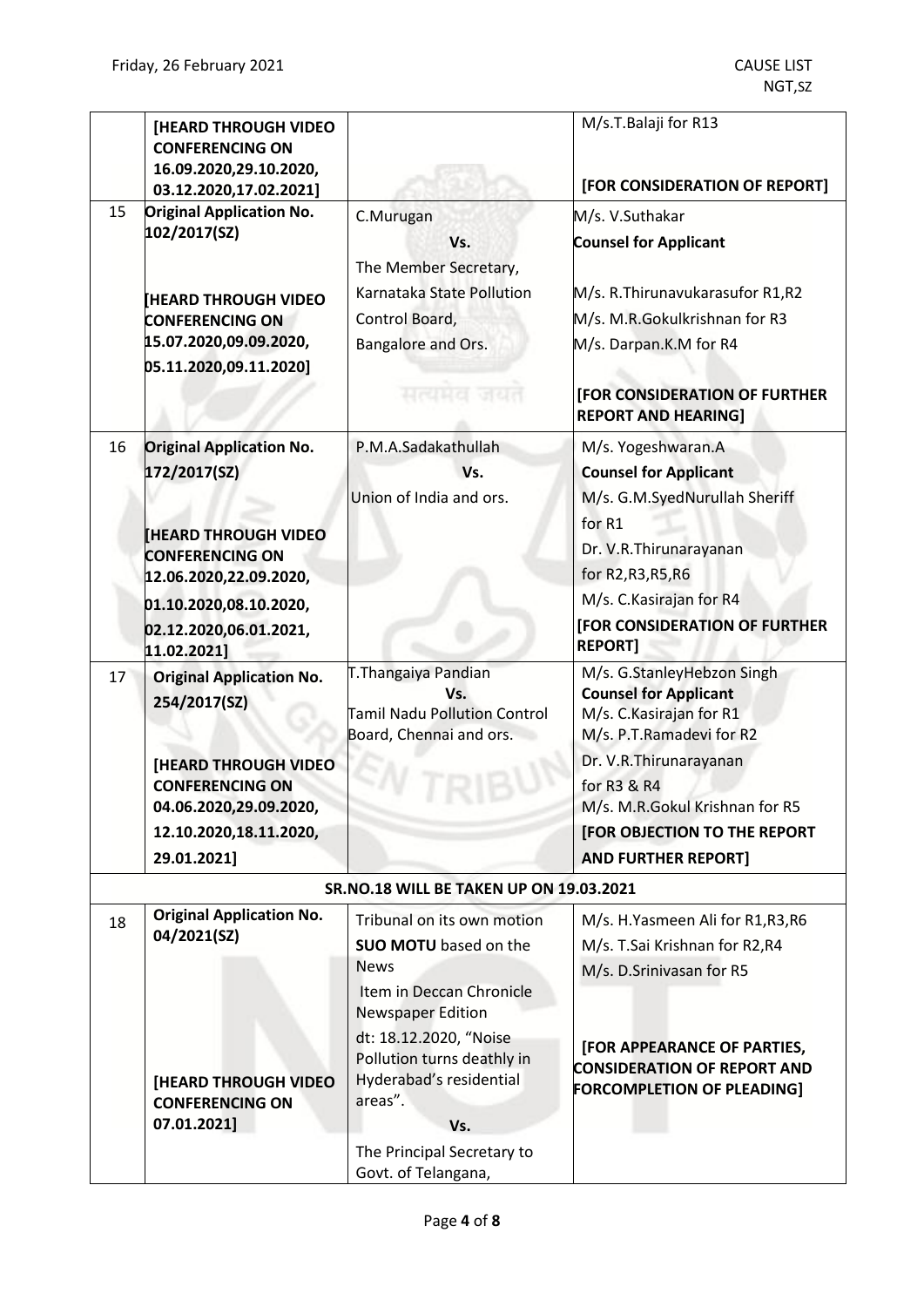|    |                                                                                                                                                                                                        | Environment, Science &<br>Technology,                                                                                                                            |                                                                                                                                                                                                                                                                           |
|----|--------------------------------------------------------------------------------------------------------------------------------------------------------------------------------------------------------|------------------------------------------------------------------------------------------------------------------------------------------------------------------|---------------------------------------------------------------------------------------------------------------------------------------------------------------------------------------------------------------------------------------------------------------------------|
|    |                                                                                                                                                                                                        | Hyderabad and Ors.                                                                                                                                               |                                                                                                                                                                                                                                                                           |
|    |                                                                                                                                                                                                        | <b>SR.NO.19 WILL BE TAKEN UP ON 23.03.2021</b>                                                                                                                   |                                                                                                                                                                                                                                                                           |
| 19 | <b>Original Application No.</b><br>395/2013(SZ) (THC)<br><b>HEARD THROUGH VIDEO</b><br><b>CONFERENCING ON</b><br>05.05.2020,19.08.2020,<br>05.11.2020]                                                 | <b>SUO MOTU</b> proceedings<br>initiated based on the<br>representation received from<br>Justice R.Bhaskaran,<br>Former Judge<br>Vs.<br>State of Kerala and Ors. | M/s. E. K. Kumaresan<br>for R1 to R4, R7<br>M/s. M.Sumathi for R5<br>M/s. D. S.Ekambaram for CPCB<br>M/s. Rema Smrithi V. K for R8<br>M/s. Anoop for R6<br>M/s. S.S.Chand Associates for R9<br>M/s. S.Prasanth for R10<br>[FOR CONSIDERATION OF FURTHER<br><b>REPORT]</b> |
|    |                                                                                                                                                                                                        | SR.NO.20 WILL BE TAKEN UP ON 10.03.2021                                                                                                                          |                                                                                                                                                                                                                                                                           |
| 20 | <b>Original Application No.</b><br>26/2016(SZ)<br>&<br>M.A.No.103/2017(SZ)<br><b>[HEARD THROUGH VIDEO</b><br><b>CONFERENCING ON</b><br>20.07.2020,27.10.2020,<br>09.11.2020,01.12.2020,<br>07.01.2021] | Disha-A Life School and<br>P.K.D College of Education<br>and Ors.<br>Vs.<br>The State of Tamil Nadu<br>Chennai and Ors.                                          | M/s. Hema Srinivasan, S. Eshwar, Anach<br>Nichani, Umayaparvathi<br><b>Counsel for Applicant</b><br>M/s.V.R.Thirunarayananfor R1<br>M/s. C. Kasirajan for R2 & R3<br>Mr. R. Bharath kumar for R4 & R5<br><b>FOR CONSIDERATION OF FURTHER</b><br><b>STATUS REPORT]</b>     |
|    |                                                                                                                                                                                                        | <b>SR.NO.21 WILL BE TAKEN UP ON 16.03.2021</b>                                                                                                                   |                                                                                                                                                                                                                                                                           |
| 21 | <b>Original Application No.</b><br>136/2016(SZ)                                                                                                                                                        | Capt. B.S.Prakash<br>Vs.<br>Union of India and Ors.                                                                                                              | Capt. B.S.Prakash<br><b>ApplicantIn Person</b><br>M/s.G.M Syed Nurullah Sheriff                                                                                                                                                                                           |
|    | <b>[HEARD THROUGH VIDEO</b><br><b>CONFERENCING ON</b><br>20.01.2021]                                                                                                                                   |                                                                                                                                                                  | for R1<br>M/s. Rema Smrithi for R2<br>M/s. E.K. Kumaresan for R4 to R6<br>M/s. D.S.Ekambaram for R3<br>M/s.AbdulRazack for R7<br><b>[FOR CONSIDERATION OF FURTHER</b><br><b>REPORT]</b>                                                                                   |
|    |                                                                                                                                                                                                        | SR.NO.22 & 23 WILL BE TAKEN UP ON 26.03.2021                                                                                                                     |                                                                                                                                                                                                                                                                           |
| 22 | <b>Original Application No.</b><br>23/2017(SZ)<br>&                                                                                                                                                    | Pooja Kumar<br>Vs.<br>Union of India                                                                                                                             | M/s.Ritwick Dutta<br><b>Counsel for Applicant</b>                                                                                                                                                                                                                         |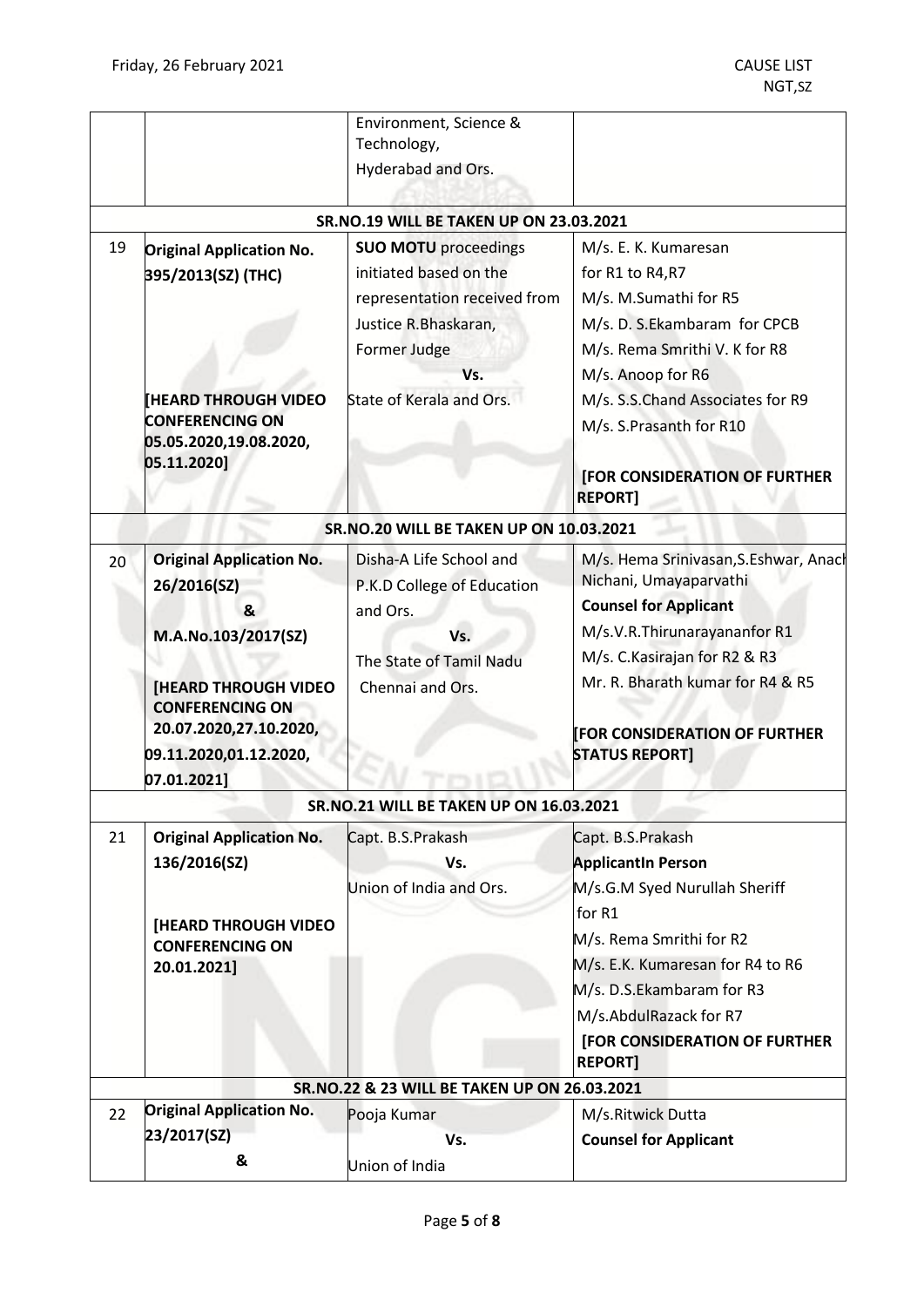|    | M.A. No 52 /2017(SZ)<br><b>ADJOURNED THROUGH</b><br><b>VIDEO CONFERENCING</b> | New Delhi and Ors.                                         | M/s.M.R.GokulKrishnanfor R1<br>M/s. Dr. Thiru Narayanan<br>for R2,R5<br>M/s. C. Kasirajan for R3 |
|----|-------------------------------------------------------------------------------|------------------------------------------------------------|--------------------------------------------------------------------------------------------------|
|    | ON 14.07.2020]                                                                |                                                            | M/s.AbdulSaleem for R4                                                                           |
|    |                                                                               |                                                            | [TANGEDCO]                                                                                       |
|    | <b>WITH</b>                                                                   |                                                            | M/s. Fox Mandal Associates for R6<br>M/s.D.Ravichanderfor R7                                     |
| 23 | <b>Original Application No.</b>                                               | MeenavaThanthai                                            | M/s. K.Mageshwaran                                                                               |
|    | 214/2017(SZ)                                                                  | K.R.Selvaraj Kumar                                         | <b>Counsel for Applicant</b>                                                                     |
|    |                                                                               | MeenavarNalaSangam                                         | M/s. Syed NurullahSherifffor R1,R2                                                               |
|    |                                                                               | Vs.                                                        | M/s. T.N.C. Kaushik for R3                                                                       |
|    |                                                                               | The Director                                               | M/s. Kamalesh Kannan                                                                             |
|    | [ADJOURNED THROUGH                                                            | Ministry of Environment,                                   | for R4 to R7, R9                                                                                 |
|    | <b>VIDEO CONFERENCING</b>                                                     | Forest & Climate Change,                                   | M/s. C.Kasirajanfor R8                                                                           |
|    | ON 14.07.2020]                                                                | New Delhi and Ors.                                         | M/s. Abdul Saleem for R10                                                                        |
|    |                                                                               |                                                            | [FOR CONSIDERATION OF REPORT]                                                                    |
|    |                                                                               | <b>SR.NO.24 WILL BE TAKEN UP ON 08.03.2021</b>             |                                                                                                  |
| 24 | <b>Original Application No.</b>                                               | Ashok.G and Ors.                                           | M/s. B.Mohan                                                                                     |
|    | 271/2017(SZ)                                                                  | Vs.                                                        | <b>Counsel for Applicant</b>                                                                     |
|    |                                                                               | State of Karnataka,                                        | M/s. Darpan for R1, R2, R4 to R8                                                                 |
|    | <b>[HEARD THROUGH VIDEO</b>                                                   | Bangalore and Ors.                                         | M/s. Thirunavukarasu for R3                                                                      |
|    | <b>CONFERENCING ON</b>                                                        |                                                            | M/s. Shobith N.Shetly for R10                                                                    |
|    | 24.09.2020,21.01.2021,<br>19.02.2021]                                         |                                                            | M/s. Gopalan for R11                                                                             |
|    |                                                                               |                                                            | [FOR CONSIDERATION OF REPORT]                                                                    |
|    |                                                                               | SR.NO.25 & 26 WILL BE TAKEN UP ON 15.03.2021               |                                                                                                  |
| 25 | <b>Original Application No.</b>                                               | Tribunal on its own motion                                 | Dr. Thirunarayanan for R1, R4                                                                    |
|    | 33/2020(SZ)                                                                   | <b>SUO MOTU</b> based on the News                          | M/s. C. Kasirajan for R2                                                                         |
|    |                                                                               | Item in Dinamalar Chennai                                  | M/s. P.T.Ramadevi for R3                                                                         |
|    |                                                                               | Newspaper dt: 10.02.2020,<br>"Stagnation of Drainage Water |                                                                                                  |
|    |                                                                               | in Velachery, Veerangal Canal                              |                                                                                                  |
|    |                                                                               | - People suffer from                                       |                                                                                                  |
|    | <b>[HEARD THROUGH VIDEO</b>                                                   | Respiratory Problem".                                      |                                                                                                  |
|    | <b>CONFERENCING ON</b>                                                        | Vs.                                                        | [FOR CONSIDERATION OFREPORT]                                                                     |
|    | 17.07.2020,24.09.2020,<br>14.12.2020,24.12.2020]                              | The District Collector,                                    |                                                                                                  |
|    |                                                                               | Chennai District and Ors.                                  |                                                                                                  |
| 26 | <b>Original Application No.</b>                                               | Tribunal on its own motion                                 | Dr.V.R.Thirunarayanan                                                                            |
|    | 126/2020(SZ)                                                                  | <b>SUO MOTU</b> based on the News                          | for R1 to R4, R6                                                                                 |
|    |                                                                               | Item in Dinamalar Chennai                                  | M/s. C. Kasirajan for R5                                                                         |
|    | <b>[ADJOURNED ON</b>                                                          | Newspaper dt: 17.07.2020,                                  | M/s. P.T.Ramadevi for R7                                                                         |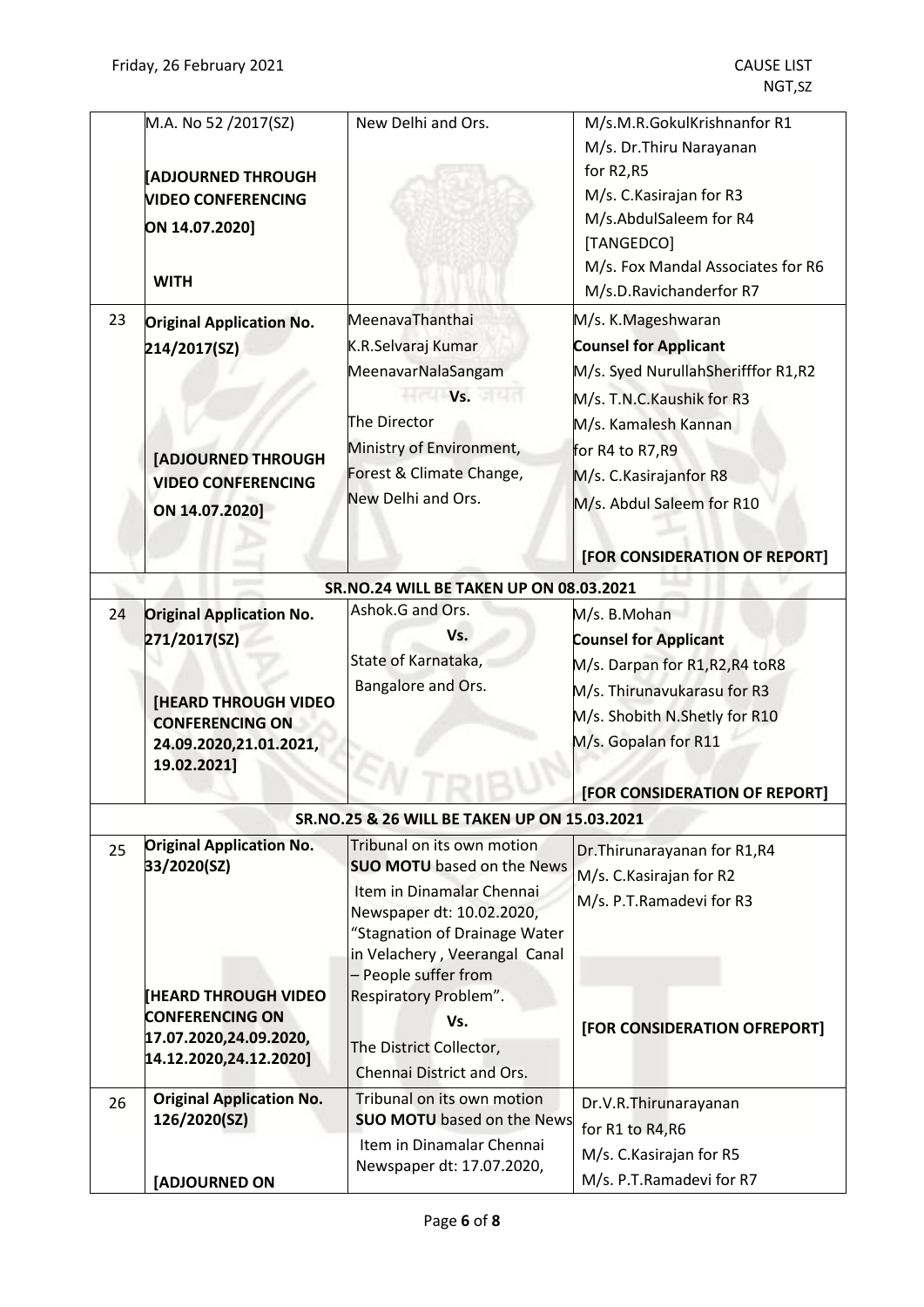|    | 23.07.2020 THROUGH<br><b>VIDEO CONFERENCING]</b><br>[HEARD THROUGH VIDEO<br><b>CONFERENCING ON</b><br>27.07.2020,08.10.2020] | "Jalladiyanpet lake destroyed<br>by 'Jalra' politicians".<br>Vs.<br>The Principal Secretary to<br>Government,<br>Public Works Department,<br>Chennai and Ors.                                                                                                                                              | [FOR CONSIDERATION OF REPORT]                                                                                                                                                                                                                                   |
|----|------------------------------------------------------------------------------------------------------------------------------|------------------------------------------------------------------------------------------------------------------------------------------------------------------------------------------------------------------------------------------------------------------------------------------------------------|-----------------------------------------------------------------------------------------------------------------------------------------------------------------------------------------------------------------------------------------------------------------|
|    |                                                                                                                              | <b>SR.NO.27 WILL BE TAKEN UP ON 16.03.2021</b>                                                                                                                                                                                                                                                             |                                                                                                                                                                                                                                                                 |
| 27 | <b>Original Application No.</b><br>146/2020(SZ)<br>[HEARD THROUGH VIDEO<br><b>CONFERENCING ON</b><br>10.08.2020]             | The Tribunal on its own motion<br><b>SUO MOTU</b> based on the<br>News item in Dinamalar<br>Newspaper, Chennai Edition<br>dt: 31.07.2020, "Will<br>Irumbuliyur lake be<br>redeemed from<br>encroachers?".<br>Vs.<br>The Principal Secretary to<br>Government, Public Works<br>Department, Chennai and Ors. | Dr. V.R.Thirunarayanan<br>for R1 to R4, R6<br>M/s. C. Kasirajan for R5<br>M/s. P.Srinivas for R7<br>[FOR CONSIDERATION OF REPORT<br><b>AND FILING THEIR RESPONSE]</b>                                                                                           |
|    |                                                                                                                              | <b>SR.NO.28 WILL BE TAKEN UP ON 18.03.2021</b>                                                                                                                                                                                                                                                             |                                                                                                                                                                                                                                                                 |
| 28 | <b>Original Application No.</b><br>182/2020(SZ)                                                                              | Dr. Nagam Janardhan Reddy,<br>Telangana AndOrs.<br>Vs.<br>State of Telangana and Ors.                                                                                                                                                                                                                      | M/s. Sravan Kumar,<br>Ramaswami Balaji,<br>SM.Kothai Muthu Meenal<br><b>Counsel for Applicant</b><br>M/s. H.Yasmeen Ali<br>for R1, R2, R4, R5 to R7<br>M/s. T.Saikrishnan for R3<br>M/s. V.Suthakar&                                                            |
|    | [HEARD THROUGH VIDEO<br><b>CONFERENCING ON</b><br>24.09.2020,06.10.2020,<br>22.01.2021]                                      |                                                                                                                                                                                                                                                                                                            | K.S.Viswanathan for R8, R9, R10<br>[FOR CONSIDERATION OF FURTHER<br><b>REPORT AND COMPLETION OF</b><br><b>PLEADINGS]</b>                                                                                                                                        |
|    |                                                                                                                              | <b>SR.NO.29 WILL BE TAKEN UP ON 23.03.2021</b>                                                                                                                                                                                                                                                             |                                                                                                                                                                                                                                                                 |
| 29 | <b>Original Application No.</b><br>189/2020(SZ)                                                                              | AnumulaRevanth Reddy,<br>Telangana<br>Vs.<br>Union of India and Ors.                                                                                                                                                                                                                                       | M/s. Sravan Kumar, Ramaswami<br>Balaji, SM.Kothai Muthu Meenal<br><b>Counsel for Applicant</b><br>M/s. M.R.Gokul Krishnan for R1<br>M/s. T.Saikrishnan for R4<br>M/s. H.Yasmeen Ali<br>for R2, R3, R6, R7, R8<br>M/s. D.Srinivasan for R5<br>M/s. Rahul Balaji, |
|    | [HEARD THROUGH VIDEO                                                                                                         |                                                                                                                                                                                                                                                                                                            | Janani Shankar for R10                                                                                                                                                                                                                                          |